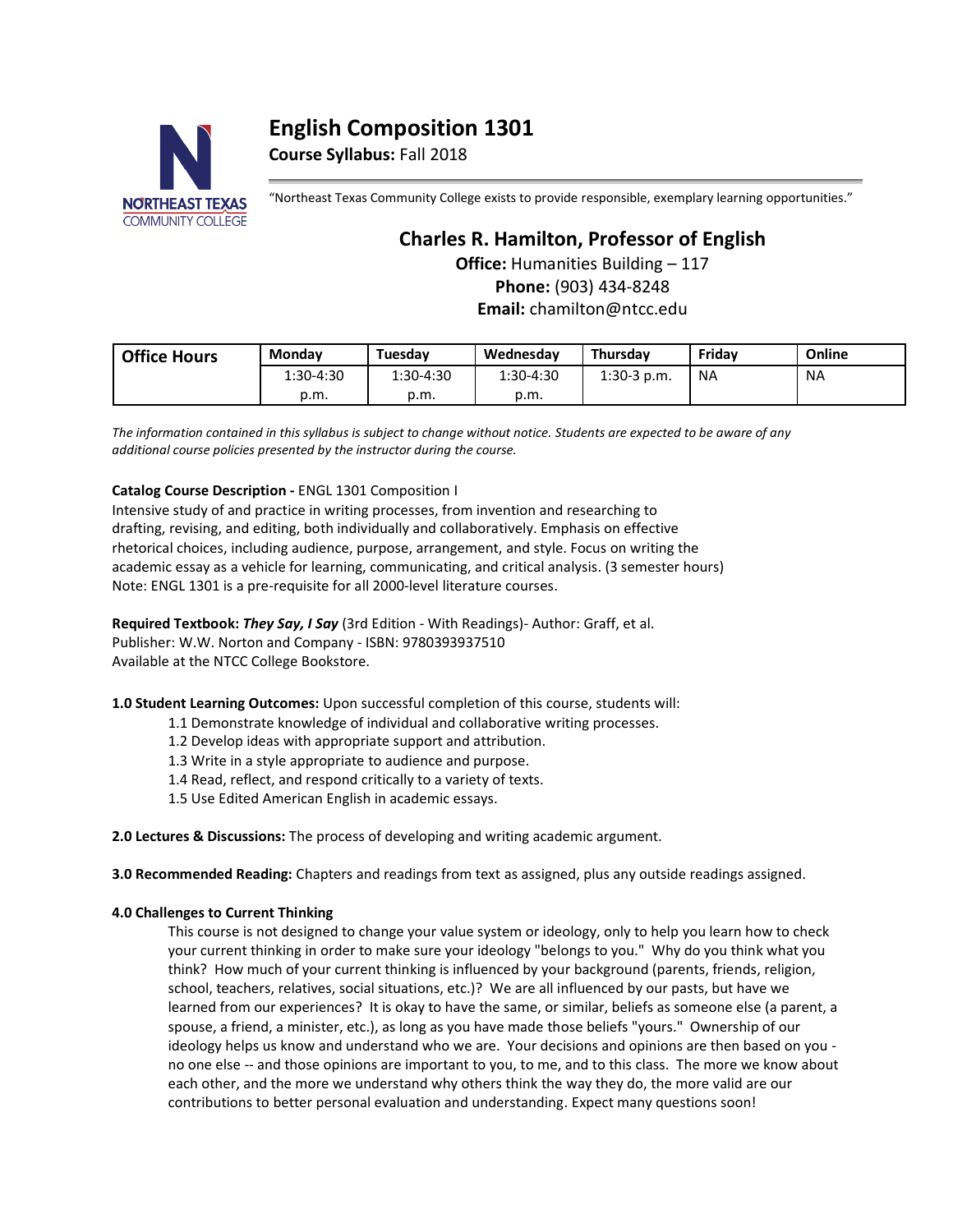# **5.0 Evaluation/Grading Policy: Temporary Grades Posed on Blackboard**

In this course, your final course grade will be based primarily on the quality of work you include and submit in your weekly essays, on your participation in the class, and a final writing assignment that will serve as an evaluation of your ability to read articles, analyze what the author is saying, and communicate your analysis and opinion in writing. As you complete assignments you will receive a "first" grade, which you can either keep or revise for a higher grade. The point of writing exercises is to improve your ability to communicate clearly and effectively. Revision is absolutely necessary for improving the quality of effective writing and communication.

# **5.1 Weekly Essays**

The ultimate writing goals of English 1301 are to:

- 5.1.1 Demonstrate knowledge of individual and collaborative writing processes;
- 5.1.2 Develop ideas with appropriate support and attribution.
- 5.1.3 Write in a style appropriate to audience and purpose.
- 5.1.4 Read, reflect, and respond critically to a variety of texts.
- 5.1.5 Use Edited American English in academic essays.

Because of these goals, I will respond extensively to each weekly writing assignment you hand in with an eye to what you may do to strengthen it in your final revision. You will have one week after your paper is returned to revise these essays to earn a higher grade. Keep a file that includes everything you produce during this semester in order to see evidence of deep, effective revision on all major writing assignments. If you have any questions about your grades at any point in the term, you can schedule an appointment with me, bring in all your work, and we can talk about it. You will complete five (5) Weekly Research Journal Review essays at 100 points each, and three (3) additional "Final Project" essays, also at 100 points each, for a total of 800 points *(See Rubric for Evaluation of Essays)*

# **5.2 Weekly Essay Assignment Format**

5.2.1 Each out-of-class major essay must be typed in Microsoft Word format and turned in through Blackboard by on the date and time the essay is due.

5.2.2 I do not accept late assignments, or assignments sent in through email.

5.2.3 Revisions are due no more than one week (7 days) following the day original essays are returned to you.

5.2.4 Essays must be double-spaced using 12-point type in an easily readable font. 5.2.5 Make sure your heading is in the top left corner or your first page, also double-spaced, and includes your name, my name, the class (English 1301.??), and the date. (MLA Style) 5.2.5 Your paper must be in Microsoft Word format. Any other formats will not be accepted. 5.2.6 Please see the rubric for Evaluation of Essays, and the essay formatting examples, on the

class Blackboard page and use it for self-evaluation before you submit your essay.

# **5.3 Participation**

Participation should be a rather self-explanatory concept. You should expect to contribute as enthusiastically, knowledgeably, diplomatically, and productively as possible to any and all class discussions. In order to do so, you must also be prepared for each and every class meeting. In short, all interactive activities assigned and carried out in and out of class will be considered "participation." Please do not be fooled into thinking that this is a "gimme" grade. Although Participation does include attendance, it is possible for a student to be in class every day and still do poorly in this category. A writing class requires consistent engagement. Failure to participate in course activities, complete required readings, and turn in work will lower your course grade. If you regularly fail to meet deadlines you may not be able to receive credit for this course. *(See Rubric for Participation)*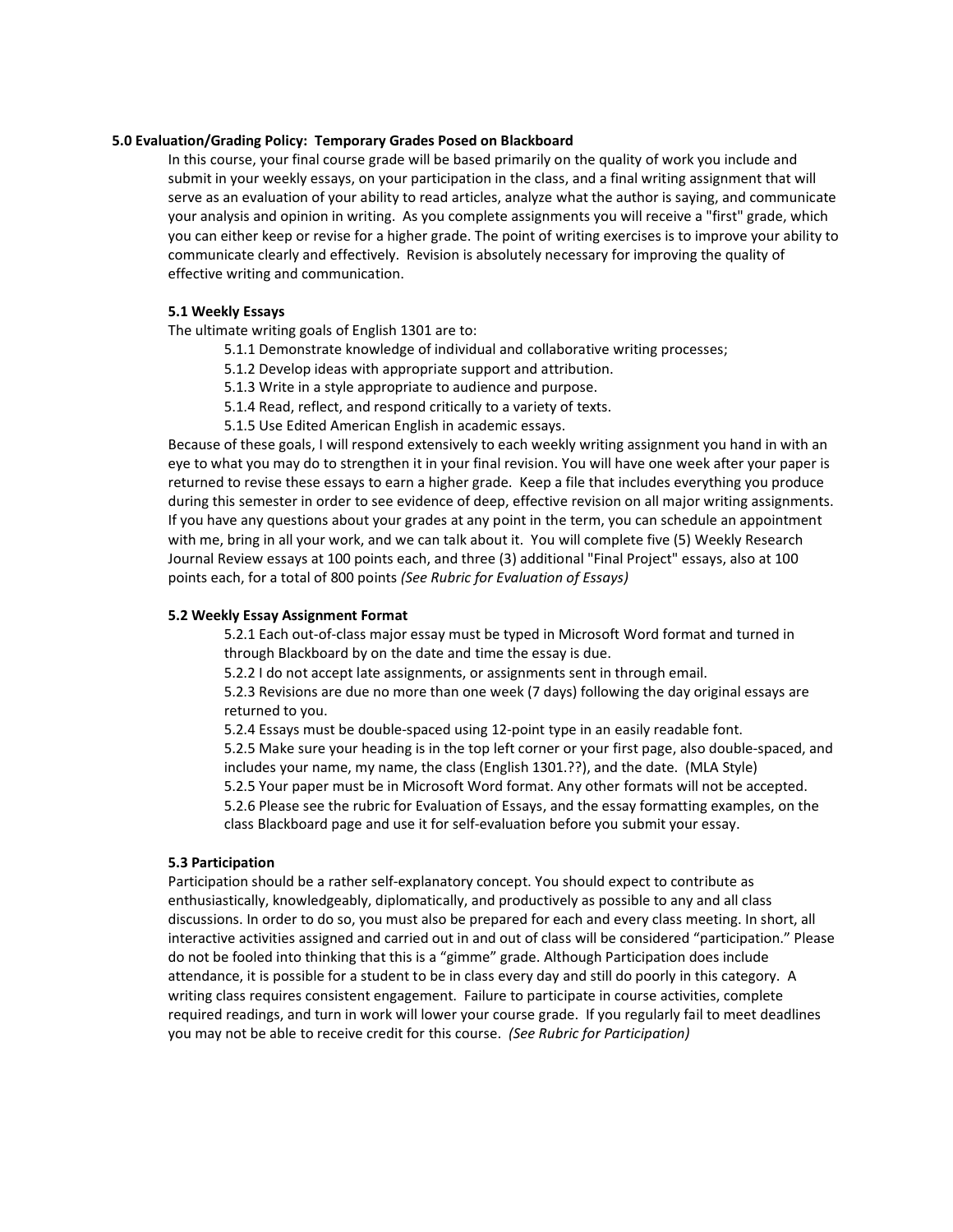# **5.4 In-Class Writing**

Writing is something that begins the first day of class, is on-going, and builds personal skills that will help you throughout your college and future career. This project is designed to not only develop your writing skills, but also your reading and thinking skills. As daily assignments build into larger assignments your mechanics and writing skills will take shape. You will use many of the reading assignments as you would typical research, but this time, as you read, analyze, and reflect, you will become aware that you are researching yourself, your thoughts, your background, and your "baggage". Each topic assigned will be viewed with a different perspective by each person, and interpreted and responded to differently. During the course you will begin to understand more about who you are, why you are here, where you are going, and where you want to go.

Much of the daily in-class writing consists of responses to discussions of the weekly reading assignments, as well as rough draft writing for the Weekly Research Essays, which will also be done in class.

## **5.5 Final Project Essay**

This final project essay will be completed during the final five weeks of the semester and will comprise a scholarly argumentative research essay on a topic related to one of the five major topics in the reader section of our text. It will consist of a minimum of three weekly research essays, which will be combined into body paragraphs, along with the addition of an introduction, a comprehensive thesis statement, and a conclusion, followed by a works cited page. There is no set page limit for this essay, but an average of 7- 10 pages (not counting the works cited page) is expected in order to cover the topic well.

| <b>Points Available</b> |  |
|-------------------------|--|
| 800                     |  |
| 200                     |  |
| 200                     |  |
| 300                     |  |
| 1500                    |  |
|                         |  |

### **6.0 English 1301 - Tentative Course Schedule - Fall 2018**

### *WA = Writing Assignment – RJ = Research Journal*

# **Week 1 - 8/27-9/2**

Introduction to course and Assign Chapter 1. Discuss the thinking process and perspectives. Introduce collaboration; Topics in text, choose groups.

# **Week 2 - 9/3-9**

Continue discussion - Chapter 1, Discuss in-class assignment from Beginning Questions. Assign Outside Reading/WA 1 – Due 9/13, 11:59 p.m.

# **Week 3 – 9/10-16**

Discuss Outside WA 1 - Due 9/15; Continue discussion of Chapter; **WA 1 – Due 9/13, 11:59 p.m.** Assign for next week. Outside WA 2 – Due 9/20, 11:59 p.m.

#### **Week 4 - 9/17-23**

Discussion of 1st assignment; Writing Reflection on reading discussion; **WA 2 – Due 9/20, 11:59 p.m.** Assign outside article. Outside WA 3 – Due 9/27, 11:59 p.m.

#### **Week 5 - 9/24-30**

Continue discussion of chapters 10 & 12; Discussion of article; **WA 3 – Due 9/27, 11:59 p.m.** Assign for next week, Outside WA 4 - Due 10/4, 11:59 p.m.

# **Week 6 – 10/1-7:** Discussion of Readings; In-class WA. **WA 4** - **Due 10/4, 11:59 p.m.**

# Assign for next week, Outside WA 5 - Due 10/11

# **Week 7 – 10/8-14**

Discussion of Chapter, Final Project, **Outside WA 5 - Due 10/11**.

# **Week 8 - 10/15-21**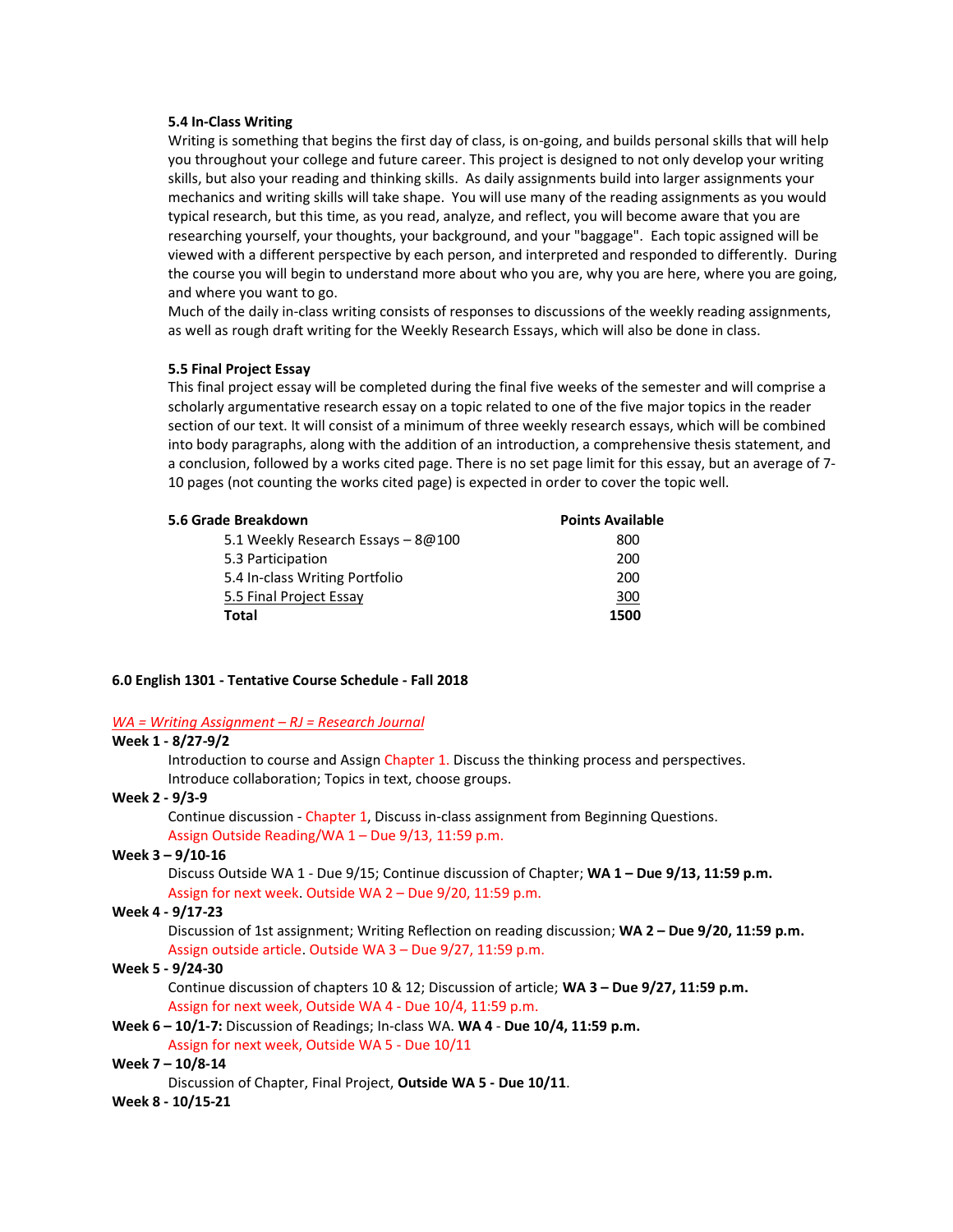Continue discussion of Final Project, Choosing topics, etc. - Research handouts, past 5 articles Assign Chapter and research handouts online, and **RJ 1 – Due 10/25**

# **Week 9 - 10/22-28**

Discussion of; In-class **WA; RJ 1 Due – 10/25 - 11:59 p.m.**

Assign outside article – **RJ 2 – Due 11/1, 11:59 p.m**.

# **Week 10 - 10/29-11/4**

Discussion of writing assignment; **RJ 2 Due 11/1.**

Assign reading of Research handouts on home page; **RJ 3 – Due 11/8**

# **Week 11 - 11/5-11**

Discussion of Research handouts, **RJ 3 Due – 11/8– 11:59 p.m.**

# **Week 12 - 11/12-18**

Work on Introduction and Thesis – Transition & clean up mechanics/grammar/punctuation.

# **Week 13 - 11/19-25**

Monday & Tuesday – Work on Final Essay. **Thanksgiving Break** – 11/22-24 – No classes Wed. – Fri. **Week 14 - 11/26-12/2**

Work on final essay in class. Transition, Thesis, Conclusion – Check citations

#### **Week 15 - 12/3-7**

Work on Final Essay in Class; Final check for the small stuff.

**Final Writing Assignment Due Thursday, 12/6, 11:59 p.m.** - **Last Class Day** 

### **Week 16 - 12/7-13 Final Exams Graduation 12/14**

# **7.0 Computer Requirements**

You must have access to a computer access to take this course. Your grades, class email, the course syllabus, and any other information I distribute to the class will be done through Blackboard. If you do not have a computer, or Internet capabilities, at home there are computers in the Learning Resource Center (Library or LRC), and various computer labs around campus. Most of the city libraries in the area also allow computer access. If your computer does not have word processing software use Google Documents, which is free software built into the Google site. If you need help with this I can give you instructions and walk you through the process.

# **8.0 Class Disruptions**

*All* students enrolled at the college shall follow the tenets of common decency and acceptable behavior conducive to a positive learning environment. Your attendance in this class requires that you participate as an adult. On that basis, there will be no talking while I am lecturing, or while another classmate is talking or presenting. Disregard for this rule will result in you being asked to leave the class until further notice.

### **9.0 Student Responsibilities/Expectations**

9.1 Students are expected to come to class with the text, their journal, and something to write with. 9.2 There will be no texting or reading of texts during class. If you are expecting an emergency call please notify me in advance and put your phone on vibrate. Leave the room if you need to answer with text or talk. Students who do not follow this rule will be asked to leave class and will be counted absent that day. 9.3 If you are having trouble with your writing, please talk to me. I will be glad to help you, or, you can visit writing tutors Monday - Thursday who are there to help you succeed -- please use their help.

### **10.0 NTCC Academic Honesty Statement**

"Students are expected to complete course work in an honest manner, using their intellects and resources designated as allowable by the course instructor. Students are responsible for addressing questions about allowable resources with the course instructor. NTCC upholds the highest standards of academic integrity. This course will follow the NTCC Academic Honesty policy stated in the Student Handbook."